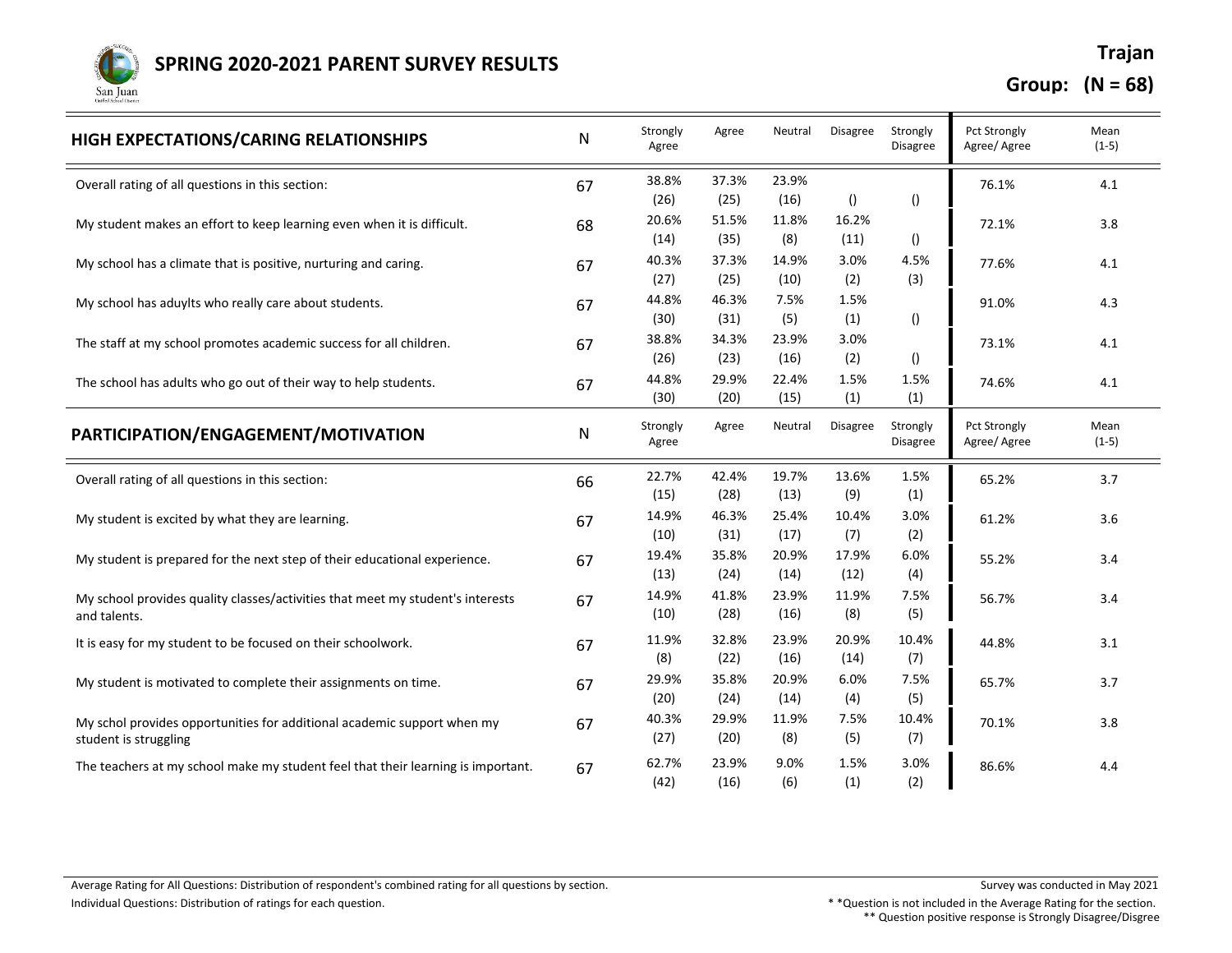

## **Trajan SPRING 2020-2021 PARENT SURVEY RESULTS**

**Group: (N = 68)**

| <b>SAFETY</b>                                                                            | N  | Strongly<br>Agree | Agree         | Neutral       | <b>Disagree</b> | Strongly<br><b>Disagree</b> | <b>Pct Strongly</b><br>Agree/Agree | Mean<br>$(1-5)$ |
|------------------------------------------------------------------------------------------|----|-------------------|---------------|---------------|-----------------|-----------------------------|------------------------------------|-----------------|
| Overall rating of all questions in this section:                                         | 67 | 31.3%<br>(21)     | 46.3%<br>(31) | 20.9%<br>(14) | 1.5%<br>(1)     | $\left( \right)$            | 77.6%                              | 4.1             |
| Concerns about my student's safety are addressed in an appropriate and timely<br>manner. | 67 | 31.3%<br>(21)     | 29.9%<br>(20) | 34.3%<br>(23) | 4.5%<br>(3)     | $\left( \right)$            | 61.2%                              | 3.9             |
| I feel the school (vitrual or in person) is a safe place for my child.                   | 67 | 62.7%<br>(42)     | 26.9%<br>(18) | 9.0%<br>(6)   | 1.5%<br>(1)     | $\left( \right)$            | 89.6%                              | 4.5             |
| Students are bullied at my school. **                                                    | 66 | 3.0%<br>(2)       | 3.0%<br>(2)   | 22.7%<br>(15) | 22.7%<br>(15)   | 48.5%<br>(32)               | 71.2%                              | 1.9             |
| School staff takes student concerns seriously.                                           | 67 | 31.3%<br>(21)     | 40.3%<br>(27) | 20.9%<br>(14) | 6.0%<br>(4)     | 1.5%<br>(1)                 | 71.6%                              | 3.9             |
| <b>SCHOOL CULTURE/SENSE OF BELONGING</b>                                                 | N  | Strongly<br>Agree | Agree         | Neutral       | <b>Disagree</b> | Strongly<br><b>Disagree</b> | Pct Strongly<br>Agree/Agree        | Mean<br>$(1-5)$ |
| Overall rating of all questions in this section:                                         | 67 | 32.8%<br>(22)     | 44.8%<br>(30) | 20.9%<br>(14) | 1.5%<br>(1)     | $\left( \right)$            | 77.6%                              | 4.1             |
| All students are treated fairly at my school.                                            | 67 | 28.4%<br>(19)     | 43.3%<br>(29) | 25.4%<br>(17) | 3.0%<br>(2)     | $\left( \right)$            | 71.6%                              | 4.0             |
| The staff at my school respects cultural, ethnic and gender differences.                 | 67 | 38.8%<br>(26)     | 34.3%<br>(23) | 23.9%<br>(16) | 3.0%<br>(2)     | ()                          | 73.1%                              | 4.1             |
| My student feels like they are a part of the school community.                           | 67 | 29.9%<br>(20)     | 41.8%<br>(28) | 16.4%<br>(11) | 6.0%<br>(4)     | 6.0%<br>(4)                 | 71.6%                              | 3.8             |
| People are respectful to others at my student's school.                                  | 67 | 50.7%<br>(34)     | 37.3%<br>(25) | 10.4%<br>(7)  | ()              | 1.5%<br>(1)                 | 88.1%                              | 4.4             |
| My student is happy to be at school.                                                     | 68 | 60.3%<br>(41)     | 17.6%<br>(12) | 17.6%<br>(12) | 2.9%<br>(2)     | 1.5%<br>(1)                 | 77.9%                              | 4.3             |

\*\* Question positive response is Strongly Disagree/Disgree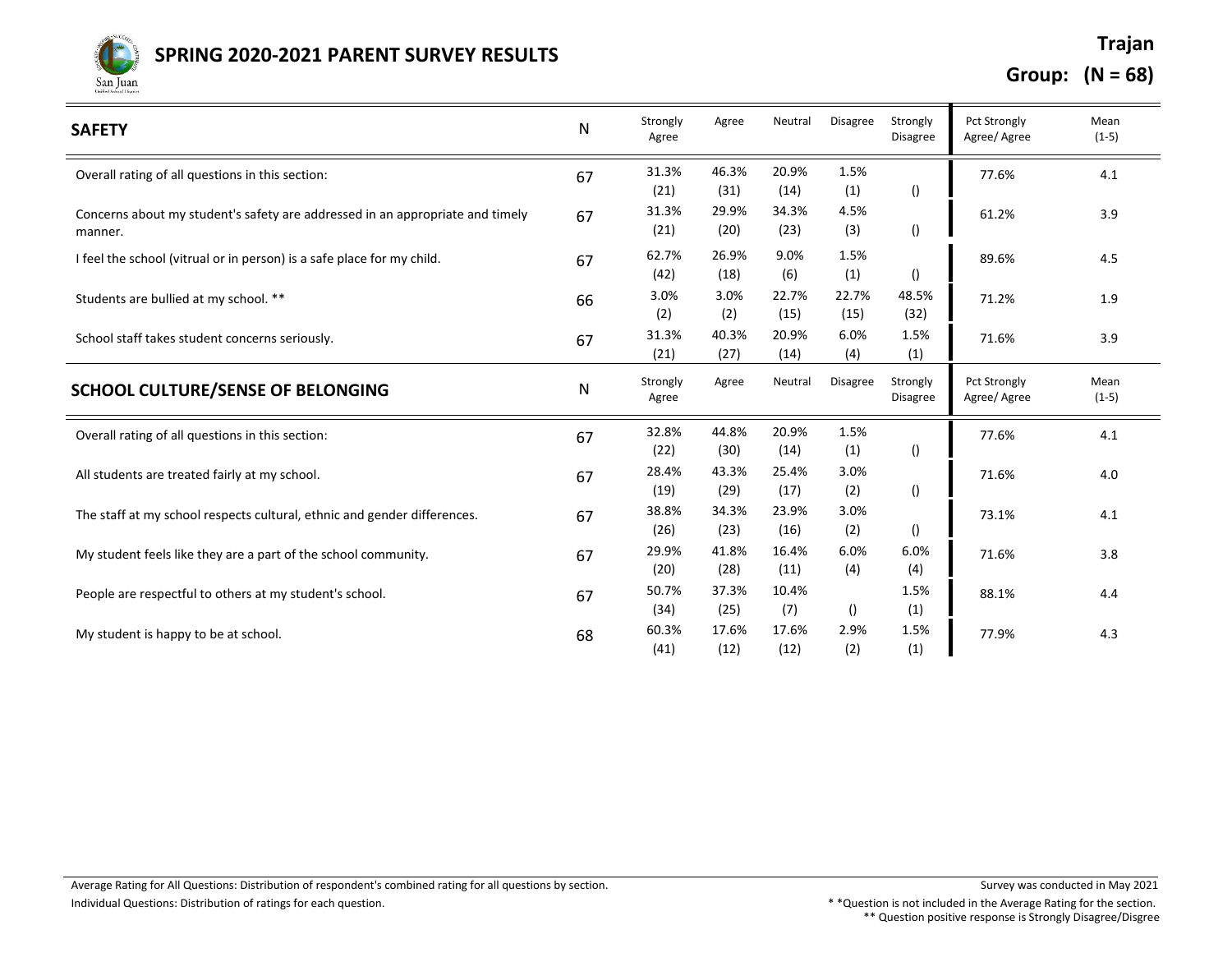

## **Trajan SPRING 2020-2021 PARENT SURVEY RESULTS**

**Group: (N = 68)**

| <b>ACADEMIC PROGRESS</b>                                                                   | N  | Strongly<br>Agree | Agree         | Neutral       | <b>Disagree</b> | Strongly<br><b>Disagree</b> | Pct Strongly<br>Agree/Agree | Mean<br>$(1-5)$ |
|--------------------------------------------------------------------------------------------|----|-------------------|---------------|---------------|-----------------|-----------------------------|-----------------------------|-----------------|
| Overall rating of all questions in this section:                                           | 67 | 28.4%<br>(19)     | 43.3%<br>(29) | 20.9%<br>(14) | 7.5%<br>(5)     | $\left( \right)$            | 71.6%                       | 3.9             |
| I understand how my student's assignments and tests are graded.                            | 67 | 29.9%<br>(20)     | 41.8%<br>(28) | 14.9%<br>(10) | 11.9%<br>(8)    | 1.5%<br>(1)                 | 71.6%                       | 3.9             |
| Concerns about my student's progress are communicated promptly to me.                      | 67 | 37.3%<br>(25)     | 32.8%<br>(22) | 11.9%<br>(8)  | 13.4%<br>(9)    | 4.5%<br>(3)                 | 70.1%                       | 3.9             |
| Teachers grade fairly at my school.                                                        | 67 | 38.8%<br>(26)     | 37.3%<br>(25) | 22.4%<br>(15) | 1.5%<br>(1)     | $\left( \right)$            | 76.1%                       | 4.1             |
| I am well-informed about my student's progress in school.                                  | 68 | 36.8%<br>(25)     | 41.2%<br>(28) | 5.9%<br>(4)   | 13.2%<br>(9)    | 2.9%<br>(2)                 | 77.9%                       | 4.0             |
| Staff at my school provides resources or ideas that help me support my student<br>at home. | 68 | 25.0%<br>(17)     | 41.2%<br>(28) | 22.1%<br>(15) | 5.9%<br>(4)     | 5.9%<br>(4)                 | 66.2%                       | 3.7             |
| <b>COLLEGE AND CAREER - Yes or No Questions</b>                                            | N  | Yes               |               |               |                 |                             |                             |                 |
| I know the kinds of courses that my student needs to pass to be prepared for<br>college.   | 68 | 45.6%<br>(37)     |               |               |                 |                             | 45.6%                       | 2.8             |
| I know what classes my student will have to take and pass to graduate high<br>school.      | 67 | 40.3%<br>(40)     |               |               |                 |                             | 40.3%                       | 2.6             |

\*\* Question positive response is Strongly Disagree/Disgree